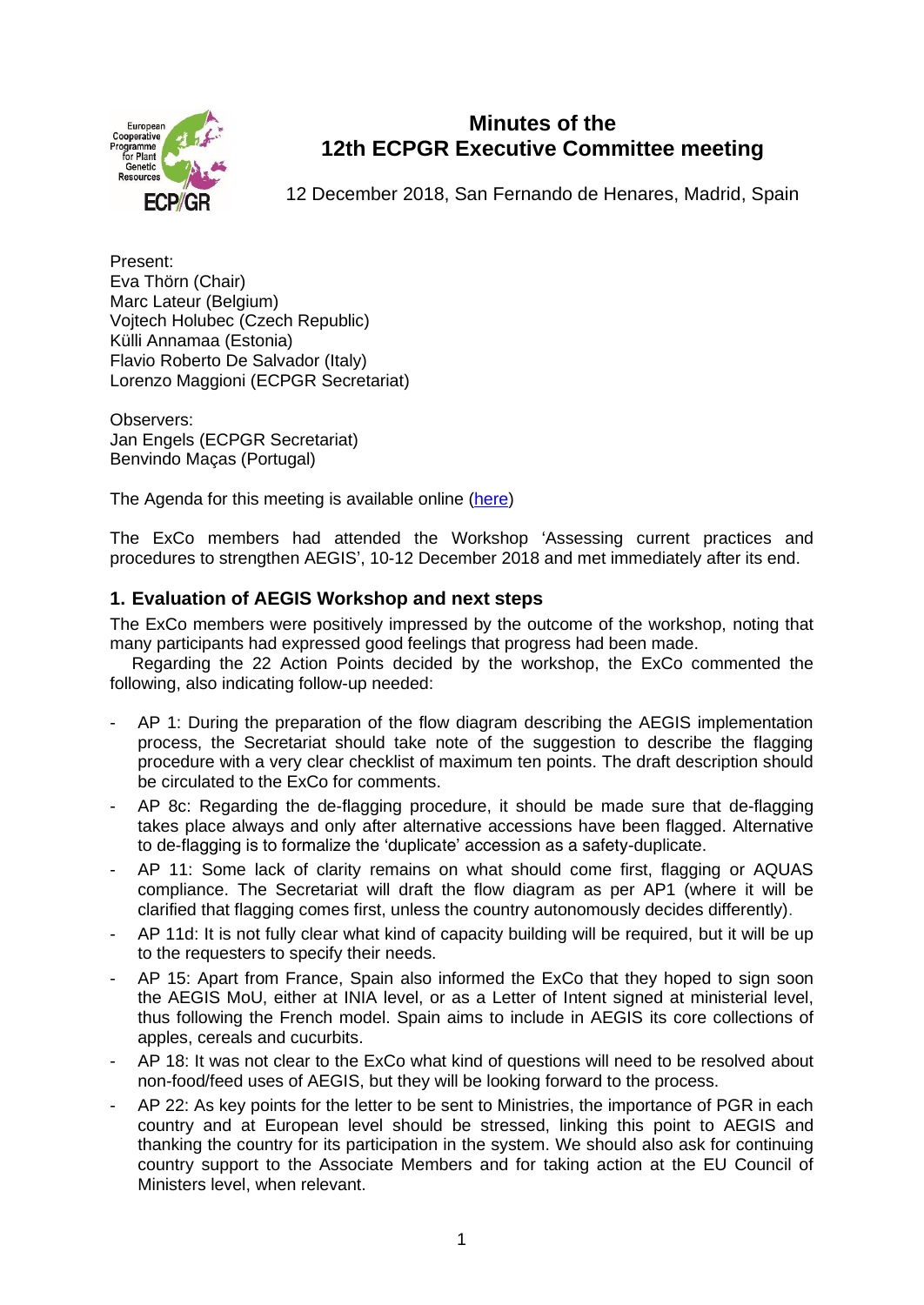## **2. Progress towards implementation of decisions made by the 15th meeting of the Steering Committee**

#### **2.1. Structure and Mode of Operation during Phase X**

The proposed Mode of Operation of the Working Groups (WGs) and structure of ECPGR during Phase X had been circulated to the Steering Committee (SC) and eventually endorsed, including the establishment of a WG on Maize. The proponents of the Maize WG should be informed about the approval of their proposal. Another proposal to establish a WG on Berries, recently submitted to the Secretariat, was evaluated by the ExCo as good, justified and of relevance for the society as a whole, owing among others to the health benefits of anthocyanins contained by several berries. A request for approval will be sent to the SC.

During the AEGIS workshop, the idea of proposing a new WG on Olive had been informally raised by the Spanish National Coordinator (NC), who indicated the possibility that specific funds might be offered by Spain. The idea received general support, especially from Italy and Portugal, upon consideration of the ongoing *Xylella* threat in Southern Europe. The Spanish NC will be invited to join forces with Italy, Portugal and possibly France and Greece to formulate a specific proposal to the attention of the SC.

The appointment of WG Chairs should take place after a request to the National Coordinators to indicate possible candidates for replacement. Replies received by mid-January will be evaluated by the ExCo for appointment. The remaining Phase IX Chairs will then be approached by the Secretariat to verify their availability to continue in their role. The NCs should also be prompted to nominate contact persons in each WG, when relevant.

#### **2.2. Global Information System**

As requested, the Chair of the EURISCO Advisory Group had sent a statement on 31 May 2018 to encourage all the National Focal Points to assign DOIs to their accessions.

#### **2.3. Communication Strategy**

A revised version prepared by the Task Force was discussed. A few issues remained pending, such as the motto of the vision and details in the logframe, specifically related to targets, priorities, responsibilities and budget. The ExCo agreed to comment on the existing revised draft by the end of January. A new draft will then be prepared for submission to the SC. Among the priorities to be identified, the preparation for the  $40<sup>th</sup>$  anniversary of ECPGR in 2020 was mentioned.

## **3. Information from the Secretariat (GenRes Bridge, ongoing Horizon 2020 initiatives, EVA workshop on Wheat and Barley in Berlin 27-28 November)**

The project "GenRes Bridge", recently funded by the EC under the Call SFS 28-2018, will hold its kick-off meeting on 15-17 January 2019 in Rome. The main ambition of the project is the preparation of a European Strategy on Agrobiodiversity, with the support of the three networks (ECPGR, EUFORGEN and EFRP). At the end of the project, the strategy would be offered to the EC for adoption and implementation. Funding received by the Secretariat as part of Genres Bridge should enable to cover part of the ECPGR personnel costs, the costs of some EURISCO training and those of one Steering Committee meeting, to be held end of 2020 or beginning of 2021, at the time of the presentation of the draft strategy by GenRes Bridge to the three networks' Steering Committees.

The Secretariat was invited to join as a partner in various consortia, who are preparing proposals for the Horizon 2020 Call SFS 28-2019: "Genetic resources and pre-breeding communities", with first stage deadline on 23 January 2019. Through its participation in these